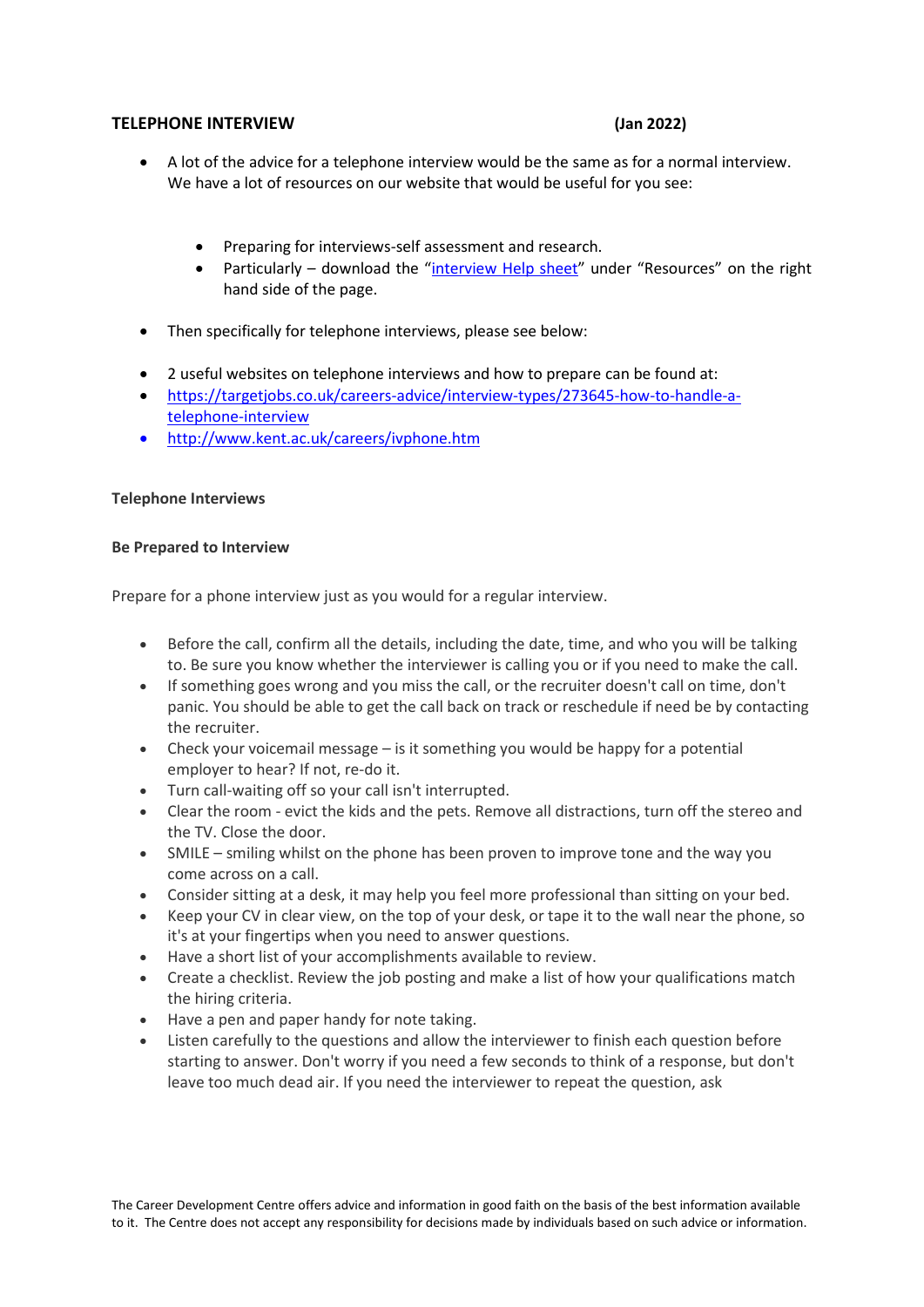## **Practice Interviewing**

Talking on the phone isn't as easy as it seems. Practice, practice, practice! Have a friend or family member conduct a mock interview so you can see how you sound over the phone.

# **During the Phone Interview**

Don't smoke, chew gum, eat, or drink.

Do keep a glass of water handy, in case you need to wet your mouth.

Smile. Smiling will project a positive image to the listener and will change the tone of your voice. Speak slowly and enunciate clearly.

Use the person's title (Mr. or Ms. and their last name.) Only use a first name if they ask you to. Don't interrupt the interviewer.

Take your time - it's perfectly acceptable to take a moment or two to collect your thoughts.

# **After the Interview:**

Take notes about what you were asked and how you answered.

Remember to say thank you.

While you're job searching, it's important to be prepared for a phone interview on a moment's notice. Many companies start the [interview process](https://www.thebalancecareers.com/steps-in-the-job-interview-process-2061363) with a phone call to discuss the job opportunity with a prospective employee, determine if the candidate is a good fit, and to gauge his or her interest in the position.

In many cases, your [interview will be scheduled in advance](https://www.thebalancecareers.com/how-employers-notify-applicants-about-interviews-2061126) by email or phone. In others, you may receive a surprise phone call asking if you're available to chat about a job.

You never know when a recruiter or a networking contact might call and ask if you have a few minutes to talk, so always answer the phone professionally, especially if the number is unfamiliar. You should also make sure that your outgoing voicemail message is professional.

## **Why Companies Use Phone Interviews**

Why do companies use phone interviews? Employers use telephone interviews as a way of identifying and recruiting candidates for employment. Phone interviews are often used to screen candidates to narrow the pool of applicants who will be invited [for in-person interviews.](https://www.thebalancecareers.com/types-of-job-and-employment-related-interviews-2061343) They are also used as a way to minimize the expenses involved in interviewing out-of-town candidates. For remote positions, a phone interview may be the only option.

## **How to Ace a Phone Interview**

Before you get on the telephone to interview for a job, review these phone interview tips and techniques so you can ace the interview and make it to the next round.

Prepare for a phone interview just as you would for a regular in-person interview. Compile a list of your [strengths](https://www.thebalancecareers.com/resume-strengths-list-2063804) and [weaknesses,](https://www.thebalancecareers.com/list-of-weaknesses-2063805) as well as a list of answers to typical [phone interview questions.](https://www.thebalancecareers.com/phone-interview-questions-and-answers-2061217) In addition, have a [list of questions](https://www.thebalancecareers.com/phone-interview-questions-to-ask-the-interviewer-2062791) ready to ask the interviewer.

If you have advance notice of the interview, make sure to review the job description and do a bit of [research on the company.](https://www.thebalancecareers.com/how-to-research-a-company-2058508)

Take the time to [match your qualifications to the job description](https://www.thebalancecareers.com/how-to-match-your-qualifications-to-a-job-2060941) so that you can speak to why you're a strong candidate for the position. Review your resume, as well. Know the [dates when you held](https://www.thebalancecareers.com/work-history-definition-with-examples-2060468)  [each of your previous jobs,](https://www.thebalancecareers.com/work-history-definition-with-examples-2060468) and what your responsibilities were.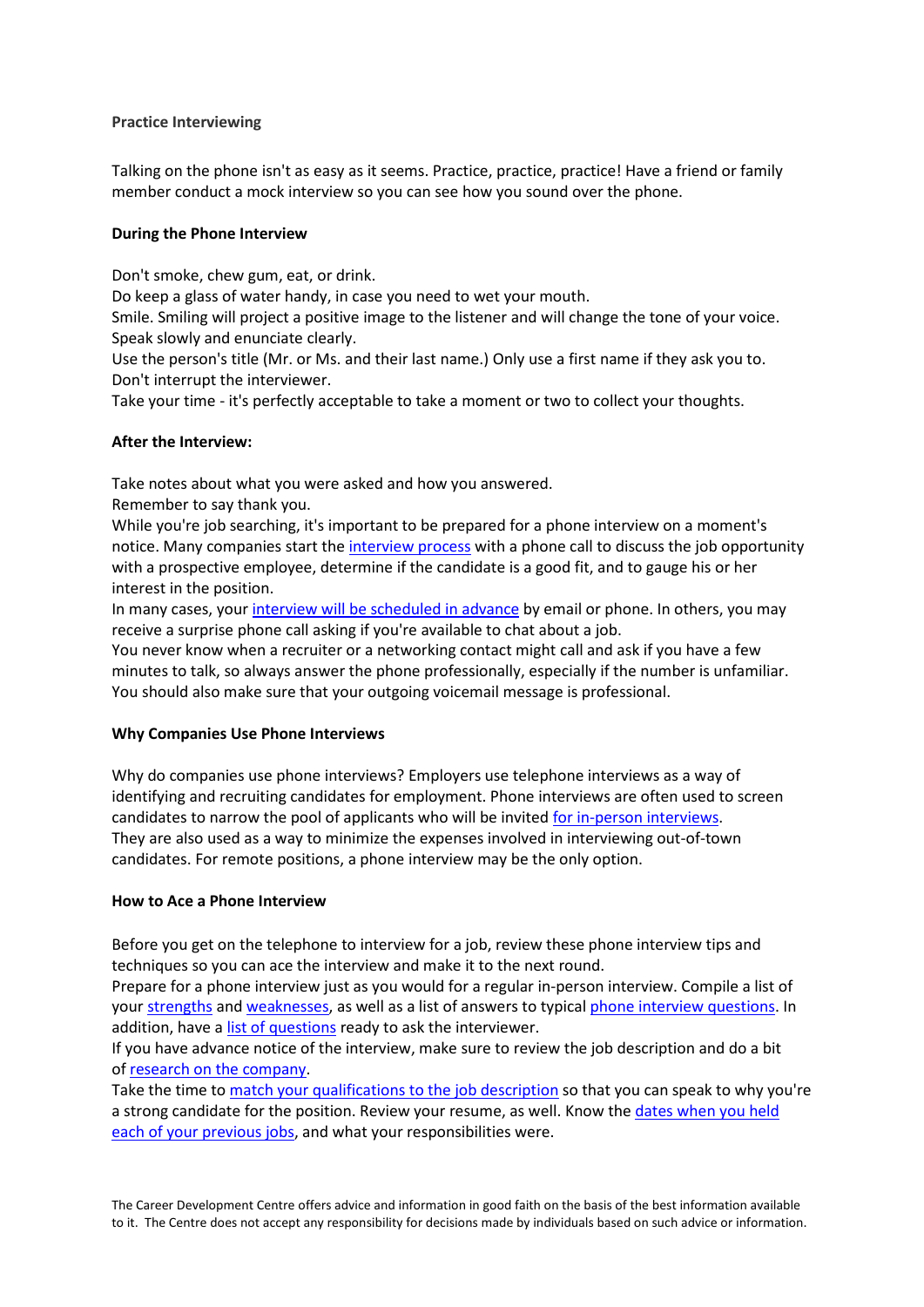You should feel comfortable and ready to discuss your background and skills confidently during a phone conversation. Have a copy of your resume nearby, so that you can refer to it during the interview. Also, have a copy of the job posting and a copy of your cover letter if you sent one.

# **Practice Interviewing**

Talking on the phone isn't as easy as it seems. As with an in-person interview, practice can be helpful. Not only will this help you rehearse answers to common phone interview questions, but it will also help you realize if you have a lot of verbal ticks, fail to enunciate, or speak too fast or too slow.

For practice, have a friend or family member conduct a [mock interview](https://www.thebalancecareers.com/how-to-use-mock-interviews-to-practice-interviewing-2061626) and record it so you can see how you sound over the phone. Once you have a recording, you'll be able to hear your "ums" and "uhs" and "okays" so you can practice reducing them from your conversational speech. Listening to the recording will also help you pinpoint answers that you can improve.

If you don't have someone who can help, practice answering your own questions. You don't need to memorize answers, but having a sense of what you're going to say will help

reduce your nerves and make your responses sound more natural.

# **Get Ready for the Call**

Before the call, [confirm all the details,](https://www.thebalancecareers.com/how-to-confirm-a-job-interview-2061317) including the date, time, and who you will be talking to. Be sure you know whether the interviewer is calling you or if you need to make the call.

If something goes wrong and you miss the call, or the recruiter doesn't call on time, don't panic. You should be able to [get the call back on track or reschedule if need be.](https://www.thebalancecareers.com/what-to-do-if-your-phone-interviewer-doesn-t-call-2062794)

Use a quiet, comfortable, and private space with no distractions so you can focus on the interview. Proper Phone Interview Etiquette

Review these guidelines for appropriate phone interview etiquette, so you make the best impression on your interviewer.

**Answer the phone yourself.** First, be sure to let family members and/or roommates know you are expecting a call. When you answer the phone, respond with your name, i.e. "Jane Doe" (in a perky tone of voice), so the interviewer knows they have reached the right person.

**Listen carefully to the interviewer** and don't start speaking until the interviewer finishes the question. If you have something you want to say, jot it down on your notepad and mention it when it's your turn to talk.

**Don't worry if you need a few seconds to think of a response**, but don't leave too much dead air. If you need the interviewer to repeat the question, ask.

## **Phone Interview Tips**

Follow these tips for a successful phone interview: **Create a checklist.** Review the job posting and make a list of how your qualifications match the hiring criteria. Have the list available so you can glance at it during the interview. **Have your resume handy.** Keep your [resume](https://www.thebalancecareers.com/job-resumes-4161923) in clear view (either on the top of your desk, or tape it to the wall) so it's at your fingertips when you need to answer questions. **Be prepared to take notes.** Have a pen and paper handy for note-taking. **Don't get interrupted.** Turn off call-waiting so your call isn't interrupted.